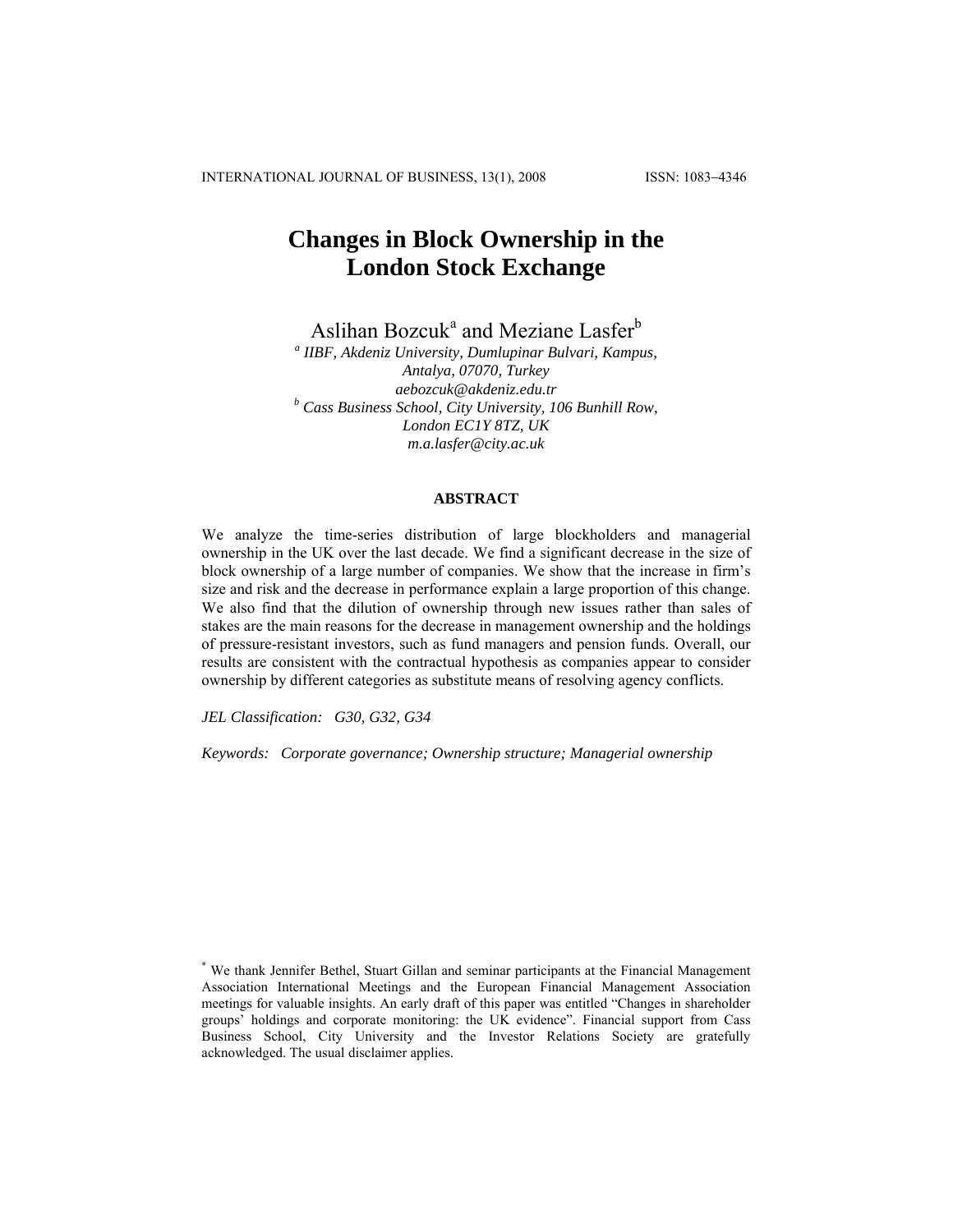### **I. INTRODUCTION**

Share ownership by institutional investors has been in the centre of much debate, criticism and reviews. In theory, block ownership by institutional investors should prevent managers from pursuing their own interest at the expense of those of shareholders. This divergence of interest between managers and shareholders, referred to in the literature as the agency conflict, cannot be totally resolved by the market for corporate control (Jensen 1993), legal rules (e.g., Shleifer and Vishny, 1997) or by managerial holding (e.g., McConnell and Servaes, 1990, 1995).<sup>1</sup> Instead, some other additional mechanisms, such as block ownership by institutional investors, are likely to solve these agency problems (e.g., Agrawal and Knoeber, 1996) when their monitoring benefits outweigh the costs.

The empirical evidence provided to date on the effectiveness and efficiency of the monitoring role of blockholders is mixed. In an extensive survey on the monitoring role of blockholders, Holderness (2003) shows that, on average, blockholders own about 20% of US equities, and enjoy both the shared and the private benefits of control. In the UK, Faccio and Lasfer (2000) report that companies in which pension funds, the largest shareholder category, do not over-perform. However, most studies in the area are based on only one year data while the link between ownership and control is likely to be time-dependant. The purpose of this paper is to overcome this limitation and contribute to the previous literature by documenting the reasons for changes in the firms' ownership structure, assessing whether these changes are driven by changes in the firms' fundamental factors and whether companies have moved into a more appropriate optimal level of ownership structure in the late 1990s.

The answers to these questions are especially relevant for individual investors and policy-makers who rely on large blockholders to monitor companies. For example, in the UK, large investors, which are mainly institutional investors, are perceived as carrying a social responsibility of promoting good corporate governance in companies in which they hold shares (Cadbury, 1992). By virtue of their size, they are thought of as equipped with the power to govern by exercising their voting rights.

We identify separately the categories of blockholders reported in the financial statements of each company in the sample. These include insiders, fund managers, pension funds, banks, insurance companies, overseas investors, public companies, individuals and nominees. We classify these into four main categories: (i) Insiders, (ii) minority shareholders which include overseas investors, public companies, individuals and nominees, and we follow Brickley, Lease and Smith (1988, 1994) in classifying the remaining shareholders into (iii) pressure-resistant investors (fund managers and pension funds), and, (iv) pressure-sensitive shareholders (banks and insurance companies, because of potential commercial link with the company). We then analyse the determinants of the changes in ownership structure over the last decade and test the contractual hypothesis under which companies adopt an optimal ownership structure to minimize their potential agency costs.

We find a significant drop in block ownership over the 1993 and 1998 period. In particular, we show that the median ownership has decreased from 6.7 per cent to 3.6 per cent for managers, from 9.2 per cent to 7.8 per cent for pressure-resistant investors, from 7.3 per cent to 6.2 per cent for pressure-sensitive investors, and from 5.1 per cent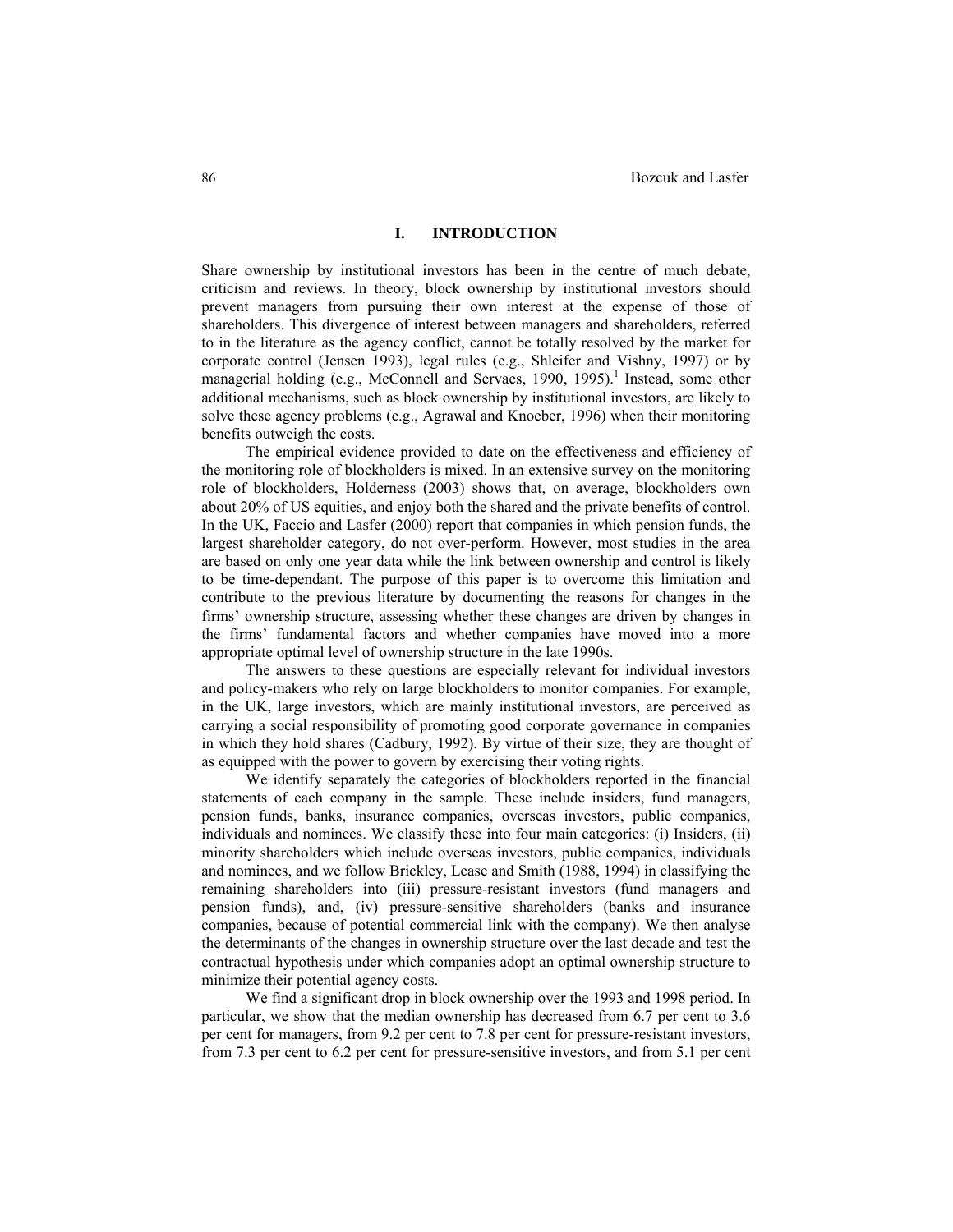to 4.2 per cent for the remaining shareholders. We then attempt to explain the rationale behind this change. We find that the fundamental determinants of ownership structure have not changed. In both 1993 and 1998 periods, ownership structure can be explained by proxy variables that measure size, scope for discretionary spending and risk aversion. We also find a negative relationship between the ownership variables themselves, implying that in companies where, for example, pressure-resistant investors hold large stakes, managerial holding is low. These results suggest that companies adopt an optimal ownership structure that minimises agency conflict. The actual changes in holdings are negatively related to change in firm's size, risk and ownership of other categories of investors but positively related to firm performance. We also report that, consistent with Faccio and Lasfer (2000), large investors in the UK in the late 1990s are less likely to monitor despite the policy-makers' recommendations.

The rest of the paper is structured as follows. Section II provides a review of relevant literature on block ownership and UK institutional framework. Section III presents the data and methodology while Section IV presents the results and Section V concludes.

### **II. BACKGROUND AND HYPOTHESES TESTED**

Diamond (1984), Admati, Pfleiderer and Zechner (1994), Maug (1998) and Kahn and Winton (1998) provide the theoretical models to explain the context in which blockholders would be motivated to monitor managers. Shleifer and Vishny (1997) and Agrawal and Knoeber (1996) suggest that large investors, because of the relevance of the resources invested, have all the interest and the power to monitor companies. These theories assume that blockholders are one large, homogenous and rational group, while in fact, they are likely to face different monitoring costs and benefits and could themselves suffer from agency conflicts (e.g., Del Guercio and Hawkins, 1999). Previous studies also show that institutional blockholders vary greatly in size and in purpose, with different sets of obligations and pressures in place for each type (Charkham, 1995). Brickley, Lease and Smith (1988) note that institutional behaviour is not homogeneous as it depends on the sensitivity to managerial pressure. They classify institutions into two groups as "pressure-resistant" and "pressure-sensitive" institutions. Pressure-resistant institutions, which include mutual funds, foundations and public employer pension funds, are less subject to management influence and more likely to oppose managers. On the other hand, pressure-sensitive institutions, such as banks, insurance companies and trusts, have a current or potential business with the firm and are sensitive to pressures from the management to vote in their favour.

In the UK, although, financial institutions hold about 60 per cent of the London Stock Exchange, there is a debate as to whether they monitor (e.g., Mallin, 1997, Faccio and Lasfer, 2000, National Association of Pension Funds, 1996). Their monitoring role may be hindered by the lack of resources and time required to interfere with management decision-making; they become active only in the event of a real disaster (Financial Times, 22 June 2000). As in Brickley, Lease and Smith (1988) and Jarrell and Poulsen (1987), we test the hypothesis that firms with high institutional ownership are more likely to adopt value-increasing policies. As in Demsetz and Lehn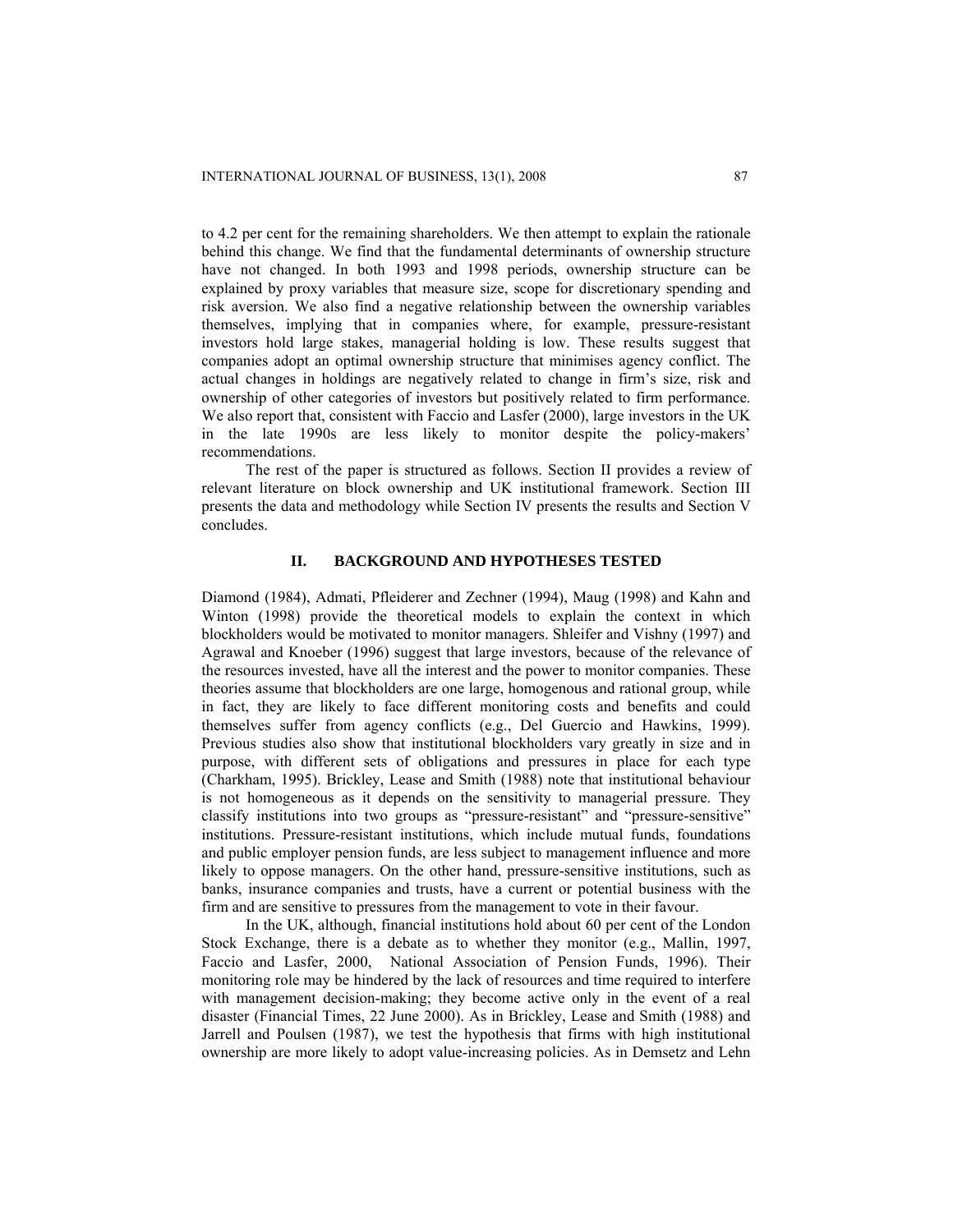(1985) and Himmelberg *et al* (1999), we test for the optimal ownership structure under a contracting environment faced by the firm. Following Brickley *et al* (1988, 1994), we split shareholders, excluding managerial ownership which we identify separately, into pressure-resistant, pressure-sensitive and other investors. The former category includes fund managers, investment trusts, unit trusts and pension funds (excluding pension funds investing in their own company), i.e., investors who are expected to monitor actively companies in which they hold large stakes because of their size, objectives and investment styles and lack of commercial link with the firm. Failure to monitor will indicate that these investors are passive or are subject to agency costs themselves (e.g., Del Guercio and Hawkins, 1999). On the other hand, pressure-sensitive investors, i.e., investors with current or potential business relationship with the firm, are not likely to monitor because of the potential loss of commercial links with the firms. The remaining investors (overseas investors, nominees, individuals and public sector), are not expected to monitor because they are likely to be small and any monitoring activity will be costly and ineffective. We, thus, expect these different investors to be heterogeneous in their monitoring activities.

From a firm's perspective, we expect ownership structure to be optimal and to be determined in such a way as to minimise monitoring costs. Thus, for example, we expect managerial holding to be negatively related to the holdings of pressure-resistant investors, bondholder monitoring and scope for managerial discretionary spending. We account for liquidity that could also result in a negative relationship between managerial holding and blockholding.

### **III. DATA AND METHODOLOGY**

The sample consists of all non-financial companies listed in the London Stock Exchange in 1993 and in 1998. We started with 1360 UK non-financial companies. We exclude all companies with missing ownership and other data in 1993 and 1998. Our final sample includes 764 non-financial companies. We collect for each individual company manually ownership data from the London Stock Exchange Official Yearbook (the Yearbook),<sup>2</sup> and financial data from *Extel Financial* a database that reports all accounting and stock market data. The Yearbook provides the name of the shareholder and the shares held as a percentage of the ordinary capital of the company.<sup>3</sup> From June 1990, companies are legally required to disclose external interests equal to or greater than 3 per cent of their issued share capital. These relatively large holdings allow us to test directly the arguments of Admati *et al* (1994) and Diamond (1984) that the benefits of monitoring outweigh the costs.

The 1993-1998 period allows us to analyse the extent to which institutional monitoring has shifted over the last decade. In particular, the 1993 period marks the beginning of the increased emphasis on corporate governance issues with reports prepared by special task groups such as the Cadbury, Greenbury, Myners and Hampel Committees. Cadbury (1992) has specifically stressed the importance of financial institutions to encourage companies to adopt a more efficient corporate governance system, as contained in the *Code of Best Practice.* The report specifies that institutional investors are expected to make greater use of their voting rights, to seek contacts with companies at a senior executive level, to monitor the board and to bring about changes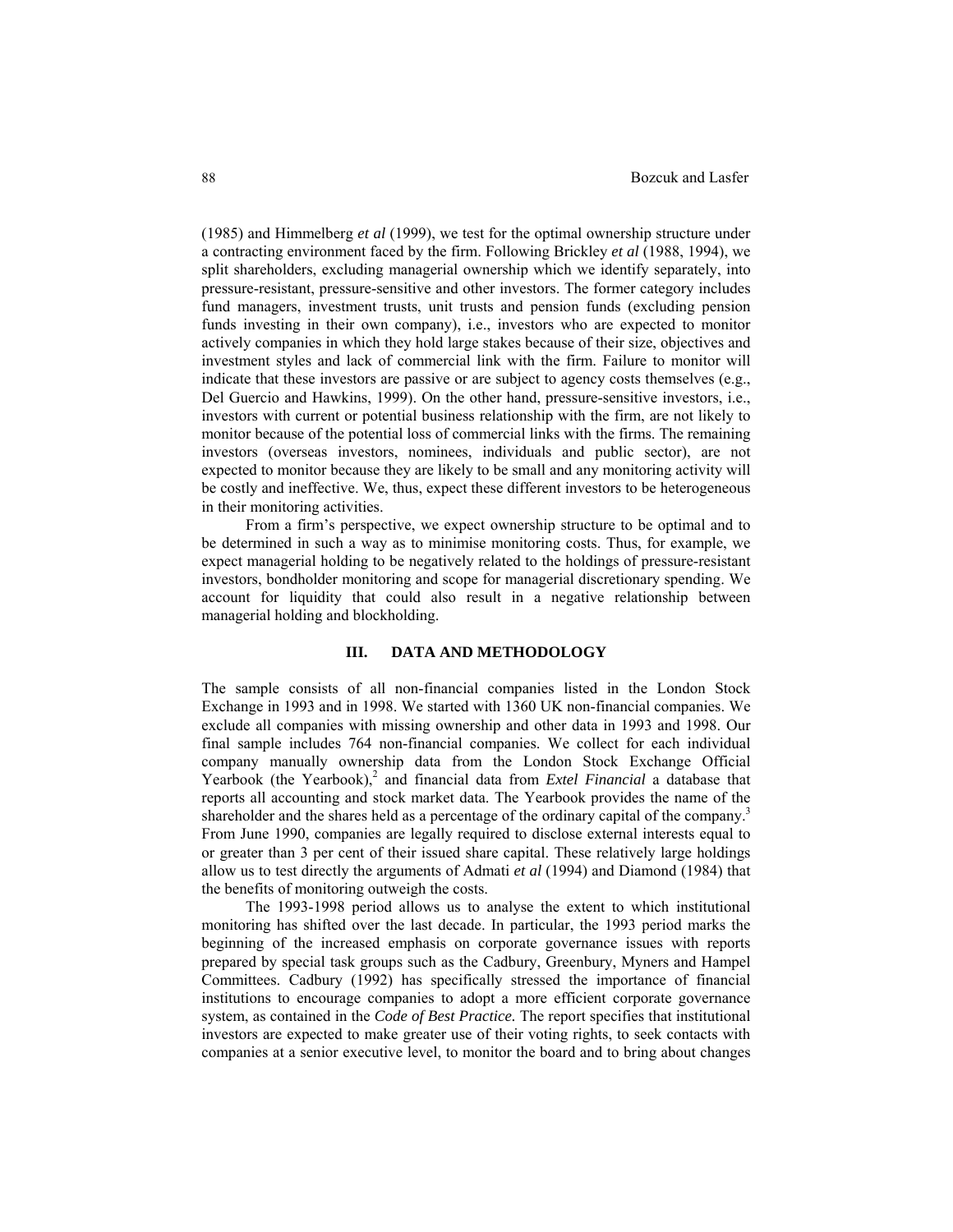in under-performing companies rather than dispose of their shares. In this paper we concentrate on the changes in the relationship between ownership and firm value over these two periods to see whether such recommendations are followed.

We define a number of observable variables that influence the optimal ownership structure. We extend the specifications used in previous studies (e.g., Demsetz and Lehn, 1985, Himmelberg *et al*, 1999) by including various explanatory variables to proxy for the scope of managerial discretion, the monitoring role of each type of blockholders, and to account for the UK institutional framework. Table 1 lists the variables, including those used only for robustness checks.

*Ownership Structure:* We define management ownership as the proportion of shares held by firm's managers that are members of the board. UK quoted companies are required to disclose in their financial statements the names of all the board members, and the proportion of shares held directly and indirectly (beneficial and nonbeneficial) by executive and non-executive directors, even if the ownership stake is zero (Companies Act 1985). The officers who are not members of the board are only subject to the ordinary disclosure rules of 3% or above. This legal disclosure requirement meant that we had to define managerial ownership as ownership by members of the board of directors. Although this definition is consistent with that of Morck *et al* (1988) and Short and Keasey (1999), it differs from that of McConnell and Servaes (1990) and Holderness *et al* (1999) as we do not include shares owned by corporate officers not members of the board. The holdings of executive non-members of the board and employees are included in pressure-sensitive category.

We collect all other holdings above 3 per cent and classify them first into type of investor.<sup>4</sup> Each type of investor is then classified into pressure-resistant, pressuresensitive and other.

*Performance measures:* We use four measures of performance, Tobin's Q, market-to-turnover, return on assets and one-year abnormal returns. As in previous studies (e.g., Himmelberg *et al*, 1999), we define Tobin's Q as the sum of the market value of equity and book value of debt over total assets. We test for the robustness of these results by using market value of equity *plus* total liabilities *over* total assets, market-to-book and one-year raw returns. The results are qualitatively similar.

*Size:* Firm size has also an ambiguous effect on the scope for managerial entrenchment and the monitoring role of investors. Jensen (1986) argues that larger companies are more likely to suffer from agency costs, which, in turn increases the desire for larger managerial ownership. However, because of the wealth constraint problem, managers cannot hold large stakes in large firms. Himmelberg et al (1999) argue that large firms might enjoy economies of scale in monitoring by top management and by rating agencies, leading to a lower managerial ownership. We use the log of firm market value, ln(mv), to measure size. We test for robustness of our results by using total assets and sales revenue.

*Shareholders' risk aversion:* Himmelberg *et al* (1999) argue that, since higher managerial ownership imply less portfolio diversification for managers, the optimal contract involves a trade off between diversification and incentive performance. They suggest a negative relationship between the firm's idiosyncratic risk and optimal managerial ownership. Other investors, on the other hand, are not likely to face similar wealth-constraint than managers. For example, fund managers allocate their assets in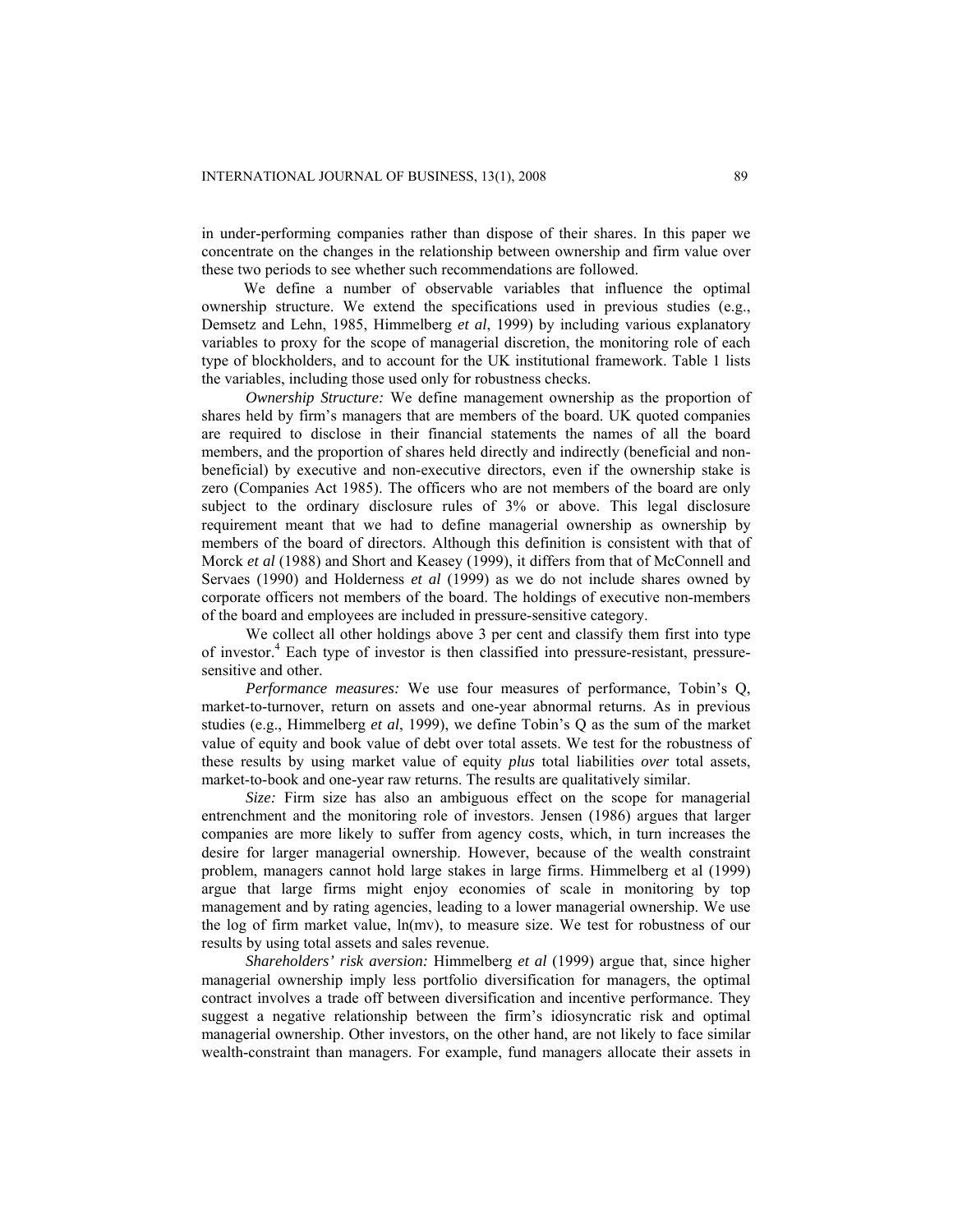such a way as their risk is diversified. Thus, for pressure-resistant or pressure-sensitive investors, the negative relationship between their holdings and the firm's risk profile is not likely to prevail. We use the standard deviation of 5-year monthly stock returns (*Sigma*) and the regression coefficient of 5-year stock return on the market index (*beta*) as proxy for volatility. As in Himmelberg *et al* (1999), we set missing value of *Sigma* (4 per cent of observations) equal to zero to maintain our sample size and include in the regressions a dummy variable *DSigma* equal to one when Sigma is not missing and zero otherwise.

|             | Description of variables                                                                                                                                                                                                                                                                                                                            |
|-------------|-----------------------------------------------------------------------------------------------------------------------------------------------------------------------------------------------------------------------------------------------------------------------------------------------------------------------------------------------------|
| Variable    | Description                                                                                                                                                                                                                                                                                                                                         |
| Mgt         | The total proportion of common equity held by mangers as a fraction of common<br>equity outstanding                                                                                                                                                                                                                                                 |
| Pr          | The total proportion of common equity held by pressure resistant investors. These<br>include holdings of fund managers, investment trusts, unit trusts and pension<br>funds                                                                                                                                                                         |
| Ps          | The total proportion of common equity held by pressure sensitive investors. These<br>include holdings of assurance companies, insurance companies, banks,<br>employees, industrial and commercial companies, parent companies, venture<br>capital companies and charities, trusts and foundations.                                                  |
| Other       | The total equity held by other investors such as individuals, nominee, overseas<br>investors, public sector and joint holding by more than one type of institution.                                                                                                                                                                                 |
| Q           | The ratio of the value of the firm (market value of equity plus book value of long-<br>term debt <i>over</i> total assets.                                                                                                                                                                                                                          |
| M/T         | The ratio of the market value of equity over turnover                                                                                                                                                                                                                                                                                               |
| <b>ROA</b>  | The ratio of profit before interest and tax over total assets                                                                                                                                                                                                                                                                                       |
| <b>AR</b>   | The performance of the share over the past year relative to the Financial Times All<br>(FTA) Share index.                                                                                                                                                                                                                                           |
| Ln(mv)      | Log of year-end market value of equity                                                                                                                                                                                                                                                                                                              |
| Sigma       | The standard deviation of the returns on the share computed using 5-year monthly<br>returns.                                                                                                                                                                                                                                                        |
| DSigma      | A dummy variable equal to unity if the data required to estimate Sigma is<br>available, zero otherwise. We set missing observations of Sigma to zero to<br>maintain sample size and reduce the risk of sample selection bias and include<br>this dummy variable to allow the intercept term to capture the mean of the<br>Sigma for missing values. |
| Beta        | The sensitivity of the share price to general market movement computed by<br>regressing stock returns on market index using 5-year monthly returns.                                                                                                                                                                                                 |
| RD/K        | The ratio of R&D expenditure over tangible fixed assets                                                                                                                                                                                                                                                                                             |
| <b>RDum</b> | A dummy variable equal to unity if R&D data is available, zero otherwise (see<br>definition of Dsigma).                                                                                                                                                                                                                                             |
| I/K         | The ratio of investments in tangible fixed assets (property and plant and<br>machinery) over tangible fixed assets                                                                                                                                                                                                                                  |
| K/S         | The ratio of tangible fixed assets over turnover                                                                                                                                                                                                                                                                                                    |
| Y/S         | The ratio of operating income over turnover                                                                                                                                                                                                                                                                                                         |
| Lev $%$     | The ratio of long-term debt over the sum of long-term debt and market value of<br>equity                                                                                                                                                                                                                                                            |
| Yield       | The ratio of annual dividend over year-end share price                                                                                                                                                                                                                                                                                              |

**Table 1**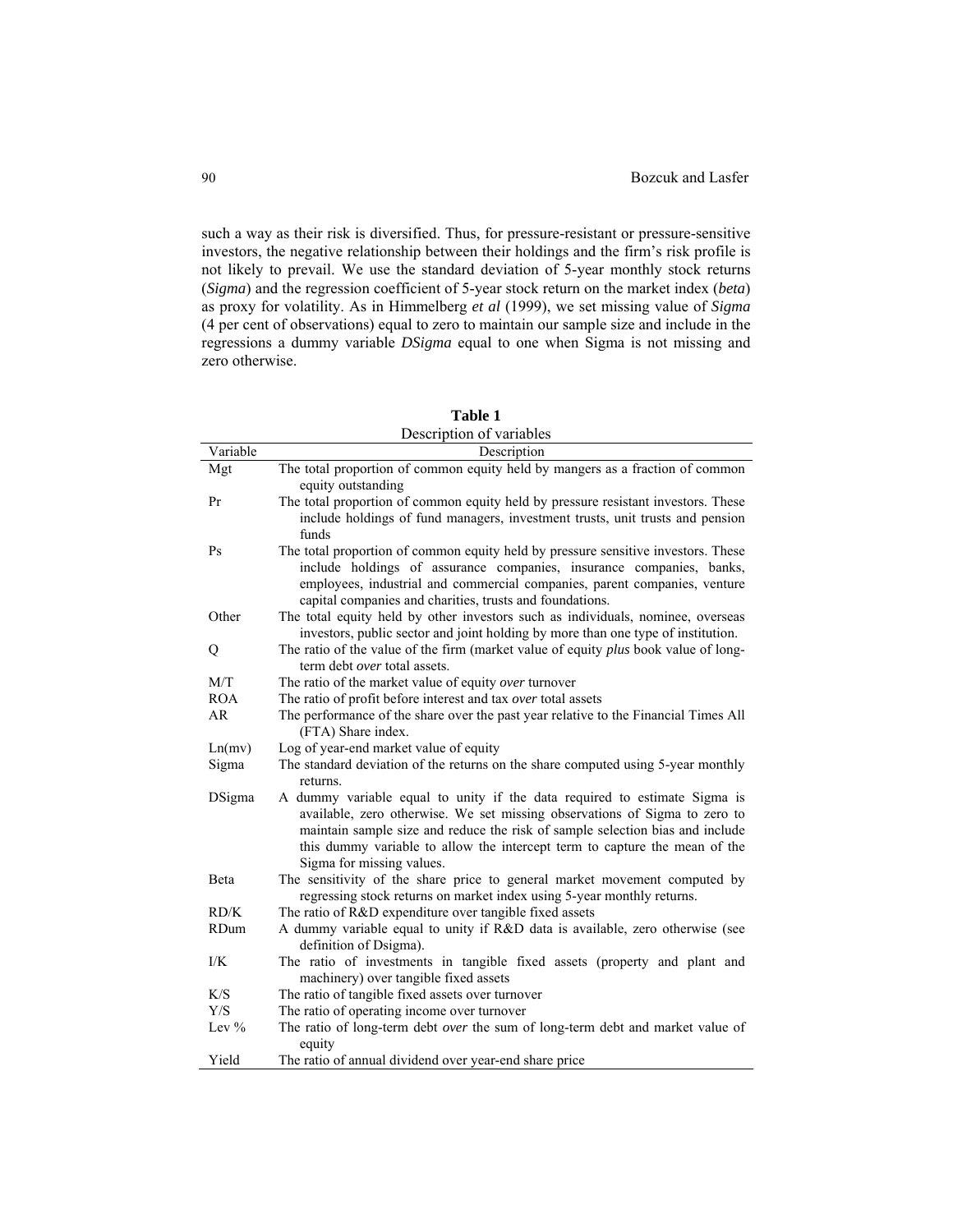*Scope for discretionary spending:* Following Himmelberg *et al* (1999), we use the ratio of firm's tangible fixed assets-to-sales to measure the extent to which firms that have more observable fixed investment have lower agency costs because these investments are easy to monitor. We expect the higher the proportion of these investments, the lower the managerial ownership and the lower propensity of other categories of investors to monitor. Himmelberg *et al* (1999) also argue that there is a need to control for other firm's expenditures, which are discretionary, and less easily monitored. As in their study, we define the ratio of R&D over tangible fixed assets, R&D/K, we set missing values into 0 and construct a dummy variable, RDum, equal to one if the firm reports R&D spending, zero otherwise. We account for growth opportunities by using the firm's investment rate, the ratio of investments in tangible fixed assets over tangible fixed assets and we use the ratio of operating income to sales to measure the level of free-cash flow.

In addition to these variables we account for the power of shareholders and bondholders in reducing scope for discretionary spending by including dividend yield and leverage. We expect a negative relationship between yield and managerial ownership if managerial holding reduces the free cash flow problem and the level of monitoring by say, pressure-resistant investors to be reduced if the firm is already paying high dividends. The impact of leverage on the scope for moral hazard is ambiguous. Harris and Raviv (1988) and Stulz (1988) argue that managers may tend to increase leverage in order to inflate the voting power of their shareholdings, and reduce the discipline of the market for corporate control. In contrast, Fama (1980) and Jensen (1986) argue that, since managers may tend to protect their under-diversified wealth, including human capital and reduce the pressures to pay out a large amount of cash, they may limit the use of debt. We lag our control variables to account for endogeneity between firm value and managerial ownership, and to avoid that our results reflect a spurious relationship between ownership and performance, we include industry dummies to control for unobservable firm characteristics.

### **IV. EMPIRICAL RESULTS**

### **A. Changes in Ownership Structure**

Table 2 shows the descriptive statistics of the ownership structure variables over the sample periods. Table 2, Panel A, reports the proportion of shares owned by each category of investors. As expected, financial institutions are the largest blockholders. However, the striking results are the changes from 1993 to 1998. The results indicate a significant decrease in share ownership in the late 1990s for all shareholder categories. For example, while managerial holdings amount to 16 per cent in 1993, they decreased to 13 per cent in 1998. To account for non-linearity in the holdings, we report also the median values. The median managerial ownership decreased from 6.7 per cent to 3.6 per cent. The differences in means and in medians are all statistically significant, as reported in the last column of Table 2. The only exception relates to financial companies. Their average holdings decreased from 22.1 per cent to 21.4 per cent but the differences in means and medians are not statistically significant. We find the same results using value of ownership (Panel B).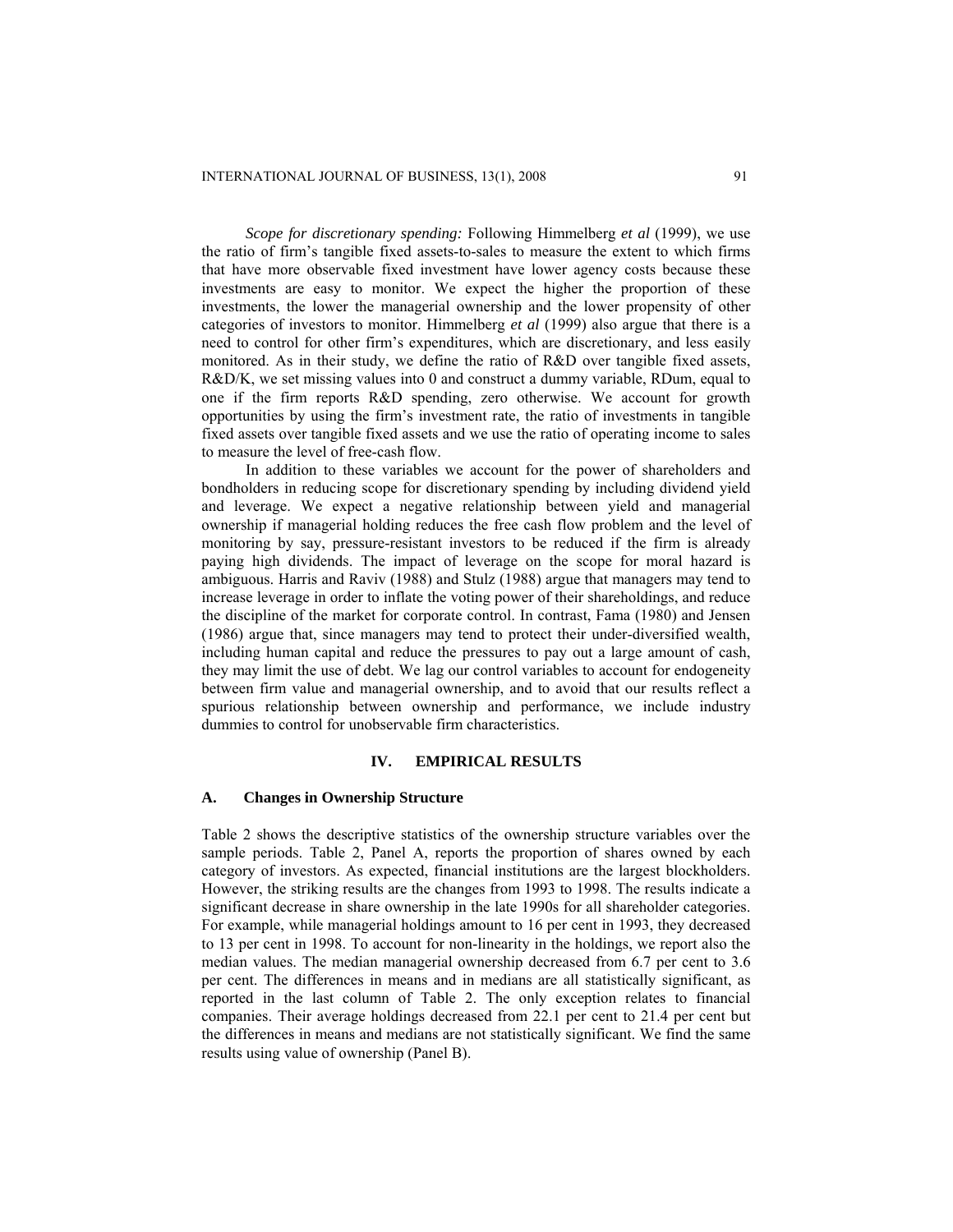# **Table 2**  Descriptive statistics of ownership structure in 1993 and 1998

The last column indicates the p-value of the t-statistics of the differences in means between 1993 and 1998 (p-t-stat) and the Mann Whitney p-value for differences in medians (MW).

| Variable                                   | Mean | Median | Minimum                         | Maximum | p-t-stat<br>MW |  |  |  |  |
|--------------------------------------------|------|--------|---------------------------------|---------|----------------|--|--|--|--|
|                                            |      |        | Panel A. Percentage Ownership % |         |                |  |  |  |  |
| Managerial 1993                            | 16.1 | 6.7    | $\theta$                        | 80.9    | 0.007          |  |  |  |  |
| Managerial 1998                            | 13.3 | 3.6    | $\mathbf{0}$                    | 96.0    | 0.002          |  |  |  |  |
| Financial Companies 1993                   | 22.1 | 19.4   | $\mathbf{0}$                    | 84.1    | 0.385          |  |  |  |  |
| Financial Companies 1998                   | 21.4 | 18.8   | $\mathbf{0}$                    | 78.8    | 0.309          |  |  |  |  |
| Pressure Resistant 1993                    | 12.5 | 9.2    | $\mathbf{0}$                    | 72.8    | 0.582          |  |  |  |  |
| Pressure Resistant 1998                    | 12.1 | 7.8    | $\theta$                        | 78.0    | 0.068          |  |  |  |  |
| Pressure Sensitive 1993                    | 10.9 | 7.3    | $\mathbf{0}$                    | 61.8    | 0.006          |  |  |  |  |
| Pressure Sensitive 1998                    | 9.3  | 6.2    | $\theta$                        | 70.3    | 0.004          |  |  |  |  |
| Other 1993                                 | 13.0 | 5.1    | $\mathbf{0}$                    | 100.0   | 0.078          |  |  |  |  |
| Other 1998                                 | 11.3 | 4.2    | $\theta$                        | 100.0   | 0.001          |  |  |  |  |
| Panel B. Real British Pound Ownership (£m) |      |        |                                 |         |                |  |  |  |  |
| Managerial 1993                            | 17.7 | 1.5    | $\mathbf{0}$                    | 2,670   | 0.250          |  |  |  |  |
| Managerial 1998                            | 12.1 | 0.6    | $\mathbf{0}$                    | 859     | 0.001          |  |  |  |  |
| Financial Companies 1993                   | 69.1 | 10.2   | $\mathbf{0}$                    | 3,226   | 0.924          |  |  |  |  |
| Financial Companies 1998                   | 68.1 | 9.2    | $\mathbf{0}$                    | 2,313   | 0.040          |  |  |  |  |
| Pressure Resistant 1993                    | 30.5 | 4.5    | $\boldsymbol{0}$                | 1,263   | 0.782          |  |  |  |  |
| Pressure Resistant 1998                    | 32.3 | 2.2    | $\boldsymbol{0}$                | 1,988   | 0.000          |  |  |  |  |
| Pressure Sensitive 1993                    | 30.4 | 3.6    | $\boldsymbol{0}$                | 1,087   | 0.258          |  |  |  |  |
| Pressure Sensitive 1998                    | 24.9 | 2.0    | $\mathbf{0}$                    | 2,198   | 0.006          |  |  |  |  |
| Other 1993                                 | 61.0 | 1.2    | $\mathbf{0}$                    | 10,661  | 0.946          |  |  |  |  |
| Other 1998                                 | 63.7 | 0.7    | $\boldsymbol{0}$                | 26,602  | 0.013          |  |  |  |  |

Why did companies change their ownership structure? Are these changes driven by changes in the fundamental determinants of ownership structure? Have companies moved into a more appropriate optimal level of ownership structure in the late 1990s? In the remaining sections we investigate reasons for these observed changes in ownership structures of our sample firms. We contrast the determinants of ownership structures over the two sample periods. We then relate changes in ownership structure to changes in the explanatory variables to see whether these changes are consistent with the firm's changes in the contracting variables.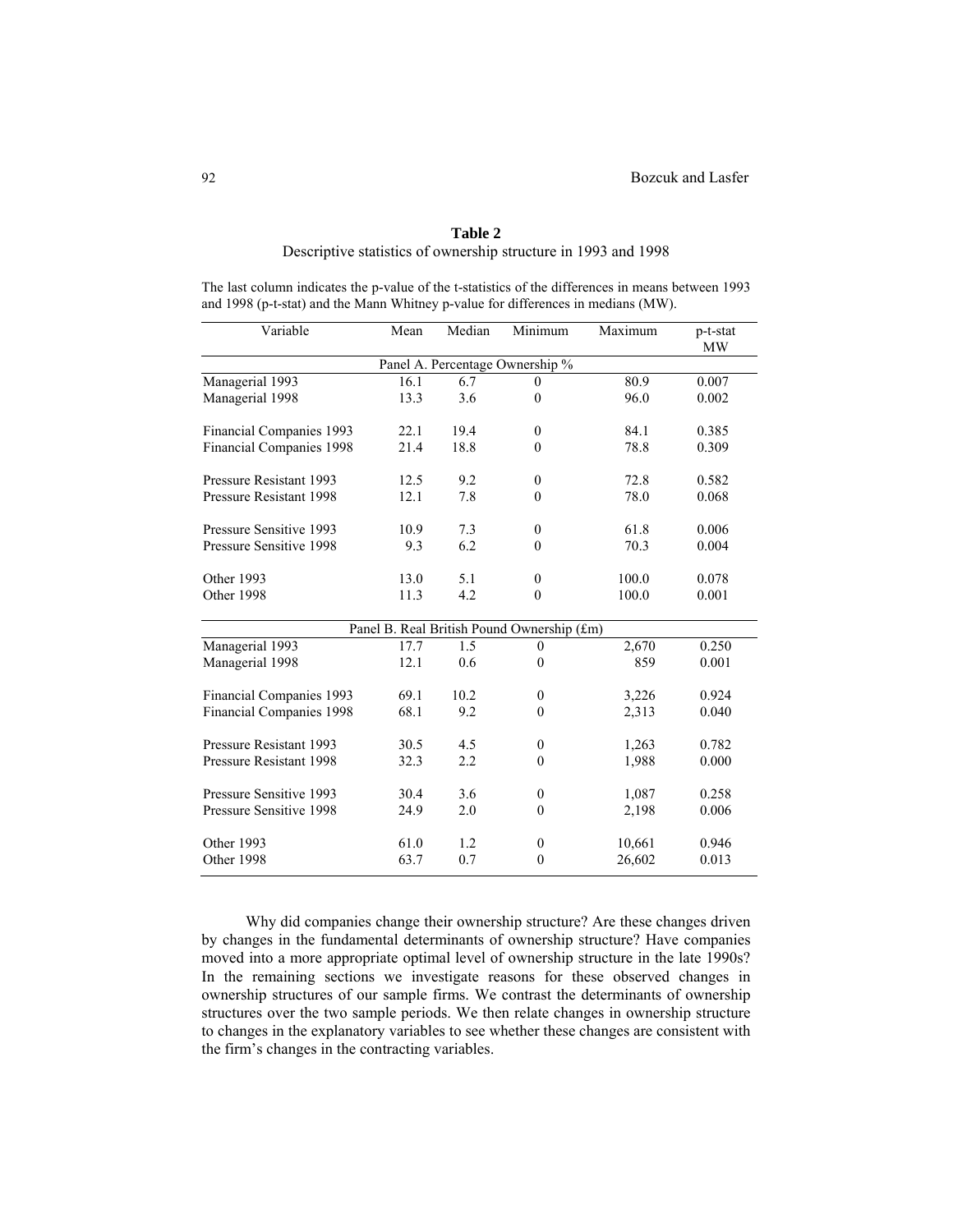| Variable                                        | Mean                                                                                                 | Median             | Minimum          | Maximum |  |  |  |
|-------------------------------------------------|------------------------------------------------------------------------------------------------------|--------------------|------------------|---------|--|--|--|
|                                                 |                                                                                                      | Panel A. 1993 Data |                  |         |  |  |  |
| Market value (£m)                               | 531                                                                                                  | 53                 | $\mathbf{0}$     | 24,380  |  |  |  |
| Total assets (£m)                               | 652                                                                                                  | 53                 | $\mathbf{0}$     | 69,135  |  |  |  |
| Total Debt (£m)                                 | 131                                                                                                  | 7                  | $\boldsymbol{0}$ | 8,023   |  |  |  |
| Long-term $\lceil \text{tan}(\text{fm}) \rceil$ | 95                                                                                                   | $\overline{2}$     | $\mathbf{0}$     | 7,865   |  |  |  |
| Tobin's Q                                       | 1.36                                                                                                 | 1.06               | 0.00             | 23.23   |  |  |  |
| Market-to-turnover                              | 2.78                                                                                                 | 0.88               | 0.01             | 341.12  |  |  |  |
| Return on assets %                              | 7.8                                                                                                  | 9.0                | $-140.0$         | 67.2    |  |  |  |
| Annual abnormal returns                         | 8.74                                                                                                 | 2.95               | $-85.7$          | 221.0   |  |  |  |
| Sigma %                                         | 34.2                                                                                                 | 30.1               | $\boldsymbol{0}$ | 217.4   |  |  |  |
| Beta                                            | 0.85                                                                                                 | 0.88               | $\mathbf{0}$     | 2.05    |  |  |  |
| $RD/K$ %                                        | 6.6                                                                                                  | $\mathbf{0}$       | $\boldsymbol{0}$ | 910.0   |  |  |  |
| I/K $\%$                                        | 25.3                                                                                                 | 20.6               | $\theta$         | 221.1   |  |  |  |
| $K/S\%$                                         | 52.1                                                                                                 | 23.4               | $\mathbf{0}$     | 684     |  |  |  |
| ${\rm Y/S}$ %                                   | 2.32                                                                                                 | 7.1                | $-2230$          | 820     |  |  |  |
| Yield %                                         | 2.7                                                                                                  | 2.6                | $\boldsymbol{0}$ | 121.1   |  |  |  |
| Lev $%$                                         | 10.6                                                                                                 | 5.9                | $\overline{0}$   | 100     |  |  |  |
|                                                 | Panel B. 1998 data<br>55<br>1,084<br>$\mathbf{0}$<br>144,104<br>957<br>79<br>114,550<br>$\mathbf{0}$ |                    |                  |         |  |  |  |
| Market value (£m)                               |                                                                                                      |                    |                  |         |  |  |  |
| Total assets (£m)                               |                                                                                                      |                    |                  |         |  |  |  |
| Total Debt (£m)                                 | 220                                                                                                  | 14                 | $\mathbf{0}$     | 13,755  |  |  |  |
| Long-term loan (£m)                             | 172                                                                                                  | $\tau$             | $\mathbf{0}$     | 10,918  |  |  |  |
| Tobin's Q                                       | 1.19                                                                                                 | 0.89               | 0.15             | 23.30   |  |  |  |
| Market-to-turnover                              | 1.34                                                                                                 | 0.70               | 0.08             | 49.84   |  |  |  |
| Return on assets %                              | 6.1                                                                                                  | 9.2                | $-264.7$         | 56.0    |  |  |  |
| Annual abnormal returns                         | $-22.7$                                                                                              | $-26.3$            | $-123.3$         | 384.7   |  |  |  |
| Sigma                                           | 39.2                                                                                                 | 35.2               | $\boldsymbol{0}$ | 120.5   |  |  |  |
| Beta                                            | 0.86                                                                                                 | 0.92               | $\boldsymbol{0}$ | 1.2     |  |  |  |
| $RD/K$ %                                        | 4.4                                                                                                  | $\mathbf{0}$       | $\theta$         | 488.5   |  |  |  |
| I/K $\%$                                        | 21.0                                                                                                 | 16.8               | $\boldsymbol{0}$ | 161.5   |  |  |  |
| $K/S\%$                                         | 54.5                                                                                                 | 25.0               | $\mathbf{0}$     | 937.4   |  |  |  |
| $Y/S\%$                                         | 7.2                                                                                                  | 7.6                | $-620.0$         | 153.0   |  |  |  |
| Yield %                                         | 3.9                                                                                                  | 3.6                | $\boldsymbol{0}$ | 40.4    |  |  |  |
| Lev $%$                                         | 16.7                                                                                                 | 12.6               | $\mathbf{0}$     | 92.0    |  |  |  |

**Table 3** Financial characteristics of the sample firms

## **B. Financial Characteristics of Our Sample Firms**

Table 3 reports the descriptive statistics for the financial variables. In Panel A we report the 1993 values and in Panel B the 1998 values. We use two measures of size. In terms of market value, the average size of our sample firms in 1993 is £531m compared to £1,084m in 1998. Our sample includes in both sample periods small (less than £1m) and large companies (more than £144bn in 1998).<sup>5</sup> The difference in means between the two periods is significant  $(t = -2.11)$ . However, the difference in medians is not statically significant and, when we use total assets as a proxy for size, the difference in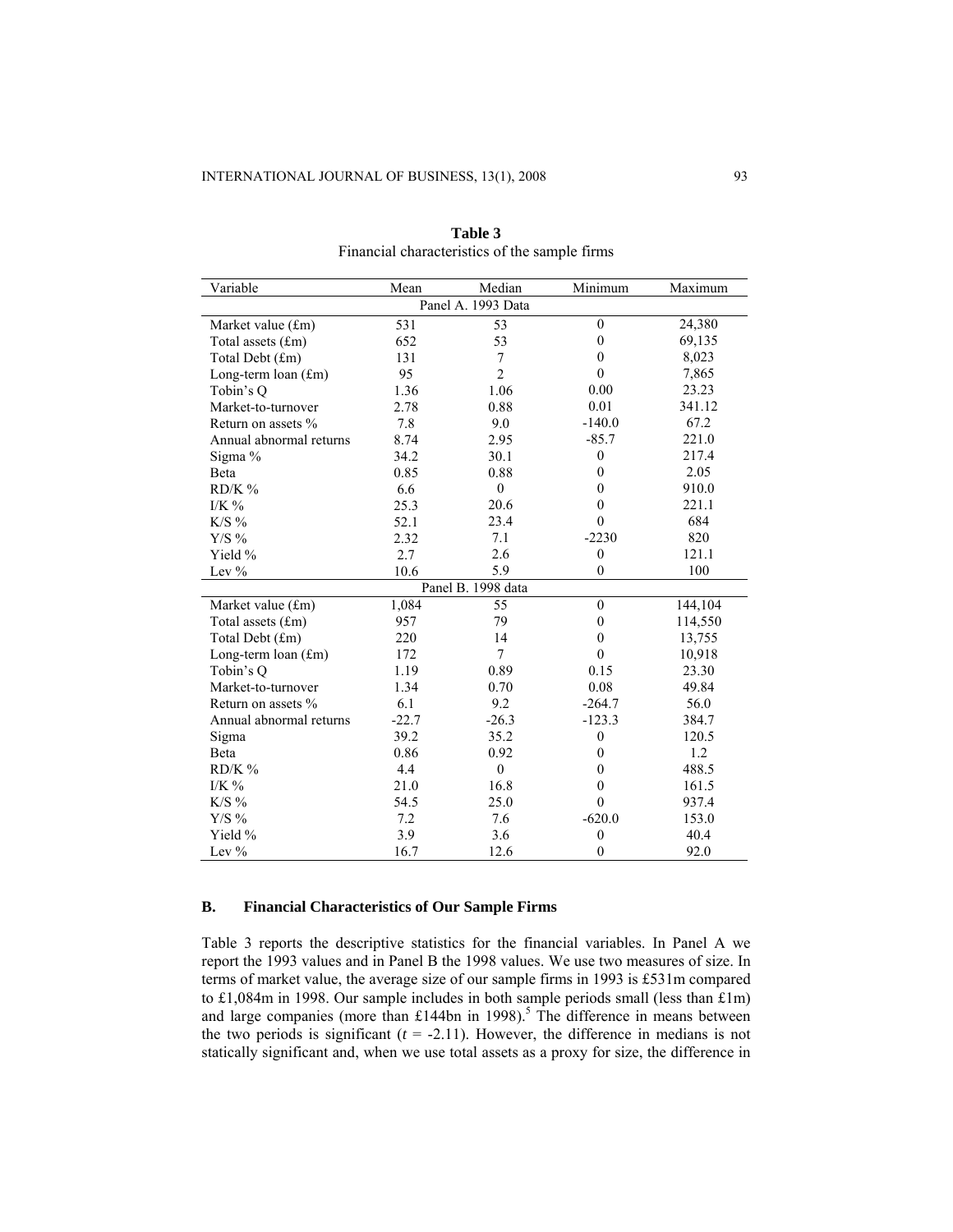means is also not significant, suggesting that our sample firms did not increase in size over the two sample periods.

The two measures of debts both indicate that our sample firms have increased their debt financing over the two sample periods. The average total debt (long-term and short-term) in 1998 amounts to £220m compared to £131m in 1993. The differences in means and in medians of both measures between the two sample periods are statistically significant.

The next 4 rows report the descriptive statistics of the performance measures. There is a significant decrease in the performance of our sample firms in 1998. For example, in 1993 the average abnormal return is 8.74 per cent compared to -22.7 in 1998 (t =  $15.22$ ).

The next two rows report the levels of risk. In 1993 our sample firms had a sigma of 34 per cent and a beta of 0.85. In 1998 sigma increased to 39.2 per cent and beta to 0.86. The differences in means and median sigma are statistically significant (*t*  $= 5.10$ ). While the t-statistics of the difference in mean beta is not statistically significant  $(t = 1.10)$ , the difference in median is statistically significant at 0.05 level. Thus the results indicate that, over the sample period, the risk of our companies has increased significantly.

The next 6 rows report the levels of our proxy variables for the scope for discretionary spending. The relative R&D expenditure amounts to 6.6 per cent in 1993 but decreased to 4.4 per cent in 1998. However, the differences in means and median are not significant. In contrast, the drop in the investment rate, *I/K*, from 25 per cent in 1993 to 21 per cent in 1998 is statistically significant ( $t = 4.25$  and *Mann Whitney-p* = 0.00). Although the 'hard' capital ratio, *K/S*, and the free cash flow measure, *Y/S,* have increased in 1998, the differences in means and medians between the two periods are not statistically significant.

The last two measures of the firm's scope for discretionary spending, *yield* and *leverage*, have increased substantially over the two sample periods. For example, dividend yield increased from 2.7 per cent in 1993 to 3.9 per cent. The t-statistics of the differences in means and medians are significant at the 0.01 level (*t* = -10.22 and *Mann Whitney-p* =  $0.00$ ). Similarly, leverage increased significantly from 10.6 per cent in 1993 to 16.7 per cent in 1998 (*t* = -4.29 and *Mann Whitney-p* = 0.00).

These results could indicate that the drop in ownership is related to the changes in the firm's contractual fundamentals. For example, in 1998 companies in the sample became less profitable, more risky, more debt-financed and pay higher dividends than in 1993. These factors have probably contributed to the drop in managerial ownership.

### **C. Determinants of Changes in Ownership Structure**

Table 4 reports the results of a set of regressions. In Equations (1) we include changes in the firm market value of equity as an explanatory variable. In Equation (2) and (3) we split market value of equity into changes in the number of shares and cumulative average returns and include only a subset of explanatory variables to correct for multicollinearity problem.

The first column of Table 4 shows that changes in managerial ownership variable is negatively related to changes in the holdings of other categories of investors,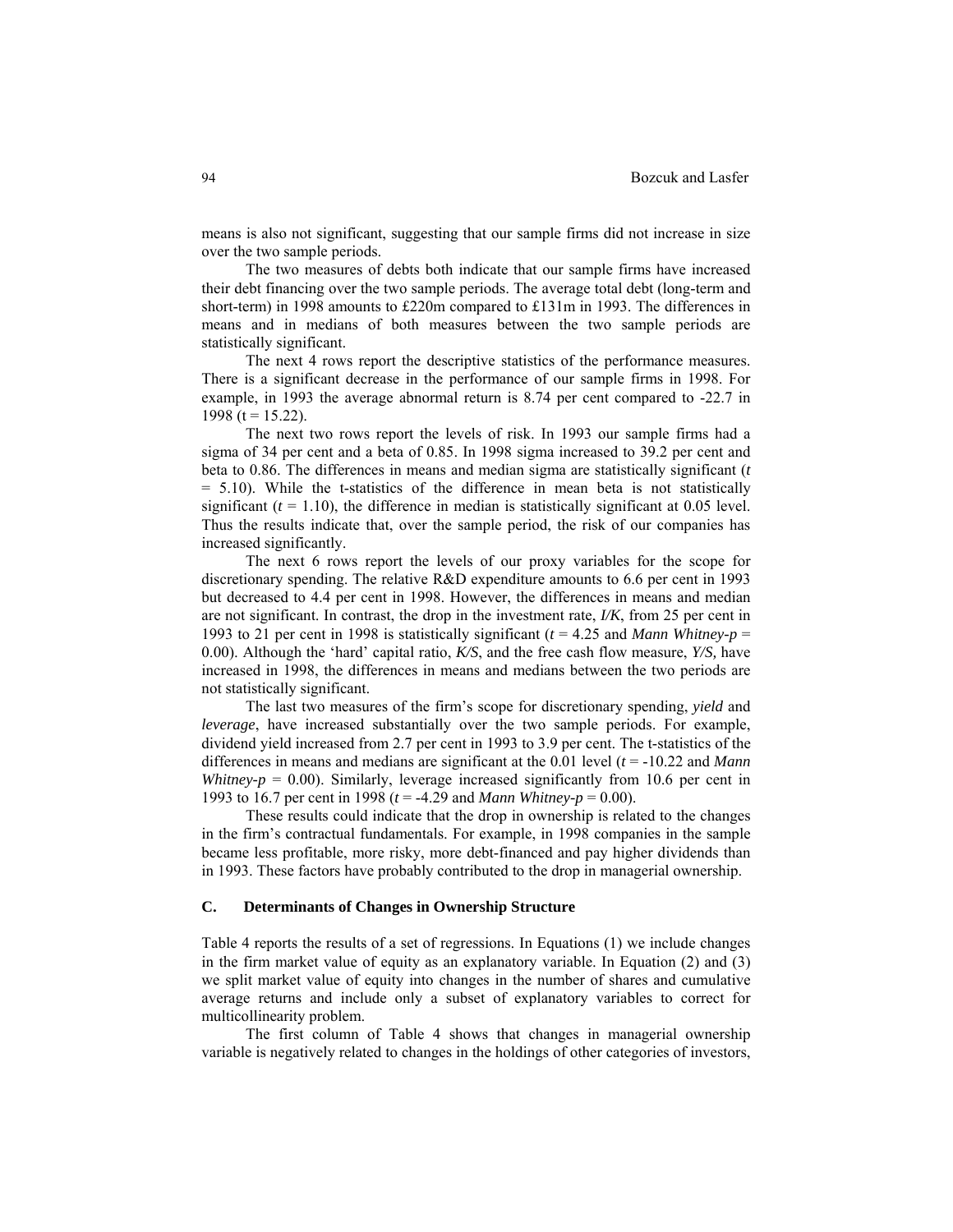in firm size, and changes in firm's idiosyncratic risk. However, it is positively related to changes in the relative proportion of tangible fixed assets (*K/S*) and performance, *Q*. The results imply that managers decrease their holdings when other categories of investors increase their stakes, firm size and the variability of stock returns (sigma) increases, and when the firm's performance and tangible fixed assets decrease.

These results are consistent with the contractual hypothesis. They suggest that large companies enjoy economies of scale in monitoring by rating agencies, leading to a lower optimal level of managerial ownership, thus the negative relationship between changes in firm market value and changes in managerial ownership. In addition, the negative relationship between changes in managerial ownership and changes in sigma suggest that companies trade-off managerial portfolio diversification and incentives for performance. This, in turn, is reflected in the positive relation between changes in managerial ownership and changes in firm's value *Q* and changes in tangible fixed assets, *K/S*.

The second and third columns of Table 4 report the results based on changes in the number of shares and cumulative returns. The results show that it is not the change in share prices that explains movements in managerial ownership but, rather, changes in the number of shares issued by the company. As companies repurchase (issue new) shares, managerial holding increases (decreases) suggesting that managers do not participate in such activities, probably as a result of insider information and poor longterm performance of new issues documented in the previous literature (e.g., Levis, 1995, Loughran and Ritter, 1997). Therefore, the dilution effect explains changes in managerial ownership rather than the sales of equities by managers.

Columns 4 to 6, report the results of the changes in holdings of pressureresistant investors. The results indicate that changes in the holdings of pressureresistant shareholders are negatively related to changes in the ownership of other groups, firm market value, new shares issued and changes in yield but positively related to changes in variability of stock returns, *Sigma*. The relationship with changes in firm value Q is weak. There is also an impact of the dilution effect on the changes in the holdings of pressure-resistant investors as the coefficient of change in the number of shares is negative and significant (column 5).

The last 6 columns report the results of the changes in the holdings of pressuresensitive investors and *Other* investors. We note the strong and positive relationship between changes in the two holdings but a negative relationship with changes in the holdings of managers and pressure-resistant shareholders. The relationship with changes in other variables, including size is, in most cases, weak, with the exception of the negative relationship with changes in the dividend yield.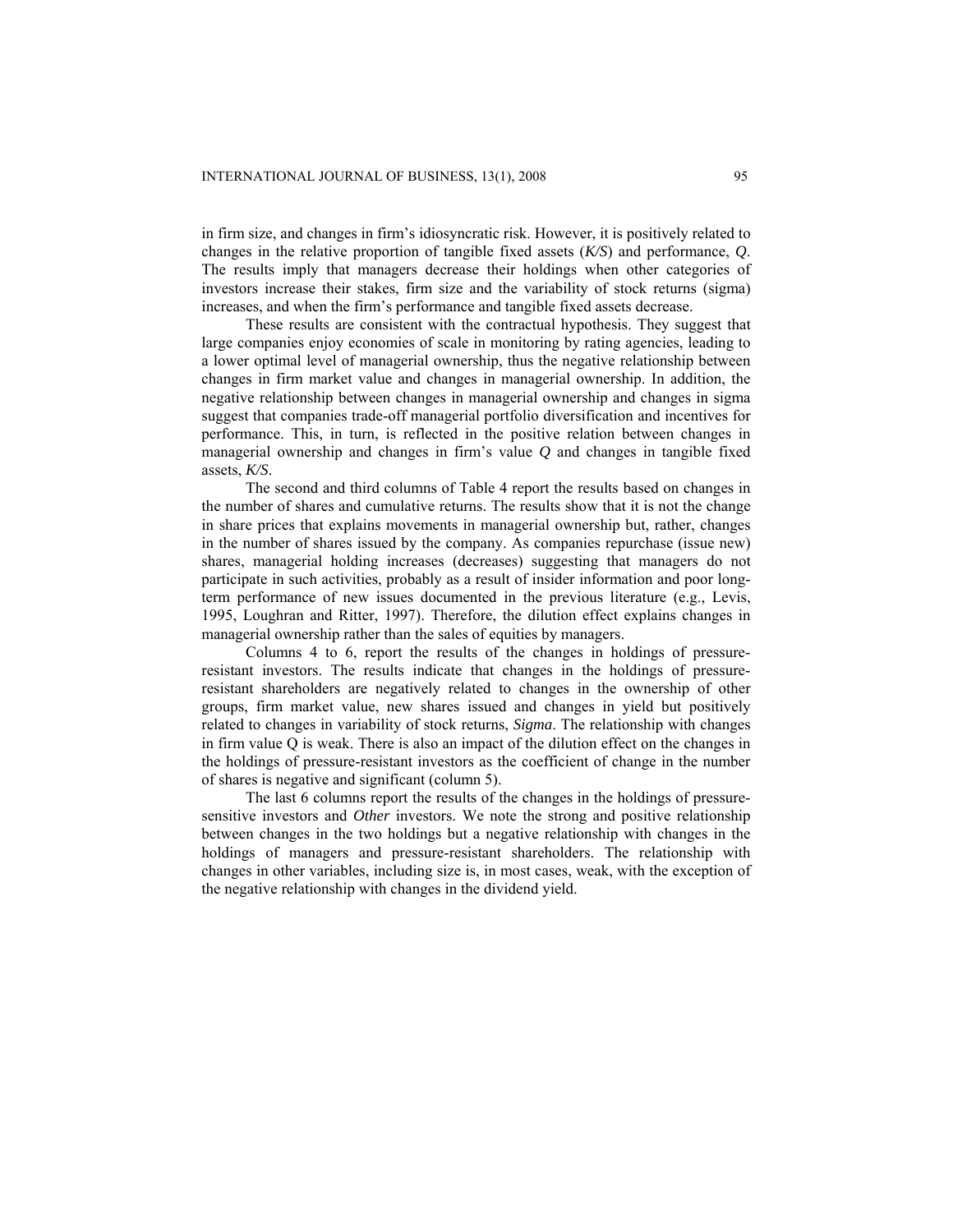|                |           |           |           |           | Regression results on the determinants of changes in ownership structure |           |           |           |           |           |           |           |
|----------------|-----------|-----------|-----------|-----------|--------------------------------------------------------------------------|-----------|-----------|-----------|-----------|-----------|-----------|-----------|
|                |           | Mgt       |           |           | Pr                                                                       |           |           | Ps        |           |           | Other     |           |
|                | (1)       | (2)       | (3)       | (1)       | (2)                                                                      | (3)       | (1)       | (2)       | (3)       | (1)       | (2)       | (3)       |
| Constant       | $-0.03$   | $-0.02$   | $-0.03$   | $-0.007$  | $-0.002$                                                                 | $-0.004$  | $-0.02$   | $-0.013$  | $-0.014$  | $-0.017$  | $-0.021$  | $-0.023$  |
|                | $(-4.71)$ | $(-5.22)$ | $(-5.22)$ | $(-1.09)$ | $(-0.35)$                                                                | $(-0.90)$ | $(-3.44)$ | $(-2.56)$ | $(-2.49)$ | $(-2.40)$ | $(-3.40)$ | $(-3.50)$ |
| $\Delta$ Mgt   |           |           |           | $-0.27$   | $-0.25$                                                                  | $-0.23$   | $-0.16$   | $-0.17$   | $-0.18$   | $-0.33$   | $-0.32$   | $-0.32$   |
|                |           |           |           | $(-6.46)$ | $(-5.56)$                                                                | $(-5.23)$ | $(-4.73)$ | $(-4.70)$ | $(-4.78)$ | $(-7.50)$ | $(-7.31)$ | $(-7.32)$ |
| $\Delta$ Pr    | $-0.23$   | $-0.22$   | $-0.21$   |           |                                                                          |           | $-0.11$   | $-0.13$   | $-0.13$   | $-0.27$   | $-0.26$   | $-0.26$   |
|                | $(-6.46)$ | $(-5.67)$ | $(-5.47)$ |           |                                                                          |           | $(-3.36)$ | $(-3.78)$ | $(-3.82)$ | $(-6.63)$ | $(-6.43)$ | $(-6.45)$ |
| $\Delta$ Ps    | $-0.22$   | $-0.21$   | $-0.221$  | $-0.17$   | $-0.20$                                                                  | $-0.20$   |           |           |           | 0.138     | 0.143     | 0.138     |
|                | $(-4.73)$ | $(-4.40)$ | $(-4.62)$ | $(-3.36)$ | $(-3.78)$                                                                | $(-3.79)$ |           |           |           | (2.62)    | (2.72)    | (2.62)    |
| $\Delta$ Other | $-0.26$   | $-0.22$   | $-0.227$  | $-0.25$   | $-0.21$                                                                  | $-0.21$   | 0.08      | 0.11      | 0.11      |           |           |           |
|                | $(-7.50)$ | $(-6.19)$ | $(-6.29)$ | $(-6.63)$ | $(-5.30)$                                                                | $(-5.30)$ | (2.62)    | (3.53)    | (3.32)    |           |           |           |
| $\Delta$ Mv    | $-0.042$  |           |           | $-0.03$   |                                                                          |           | $-0.001$  |           |           | $-0.018$  |           |           |
|                | $(-5.46)$ |           |           | $(-3.40)$ |                                                                          |           | $(-0.14)$ |           |           | $(-2.07)$ |           |           |
| $\Delta$ NS    |           | $-0.04$   |           |           | $-0.026$                                                                 |           |           | $-0.00$   |           |           | $-0.005$  |           |
|                |           | $(-3.99)$ |           |           | $(-2.70)$                                                                |           |           | $(-0.07)$ |           |           | $(-0.61)$ |           |
| $CAR93-98$     |           |           | $-0.006$  |           |                                                                          | $-0.002$  |           |           | $-0.009$  |           |           | $-0.006$  |
|                |           |           | $(-0.86)$ |           |                                                                          | $(-0.32)$ |           |           | $(-1.72)$ |           |           | $(-1.01)$ |
| $\Delta$ K/S   | 0.02      | 0.021     | 0.018     | 0.01      |                                                                          |           | $-0.006$  |           |           | $-0.01$   | $-0.14$   | $-0.015$  |
|                | (2.59)    | (2.27)    | (1.94)    | (1.18)    |                                                                          |           | $(-0.82)$ |           |           | $(-1.13)$ | $(-1.57)$ | $(-1.68)$ |
| $\Delta$ Sigma | $-0.04$   |           |           | 0.002     | 0.04                                                                     | 0.03      | 0.008     | 0.03      |           | 0.003     |           |           |
|                | $(-2.40)$ |           |           | (0.12)    | (2.01)                                                                   | (1.54)    | (0.58)    | (1.84)    |           | (0.14)    |           |           |
| $\Delta$ RD/K  | $-0.03$   |           |           | 0.02      | 0.046                                                                    | 0.04      | $-0.014$  |           |           | $-0.04$   | $-0.042$  | $-0.043$  |
|                | $(-1.30)$ |           |           | (0.89)    | (1.64)                                                                   | (1.46)    | $(-0.64)$ |           |           | $(-1.50)$ | $(-1.45)$ | $(-1.48)$ |
| $\Delta$ I/K   | 0.002     |           |           | 0.005     |                                                                          |           | 0.003     | 0.007     | 0.007     | 0.005     |           |           |
|                | (0.39)    |           |           | (0.91)    |                                                                          |           | (0.80)    | (1.48)    | (1.49)    | (0.80)    |           |           |
| $\Delta$ Yield | 0.04      |           |           | $-0.28$   | $-0.35$                                                                  | $-0.32$   | $-0.22$   |           | $-0.27$   | $-0.45$   | $-0.45$   | $-0.47$   |
|                | (0.23)    |           |           | $(-1.51)$ | $(-1.93)$                                                                | $(-1.69)$ | $(-1.48)$ |           | $(-1.72)$ | $(-2.28)$ | $(-2.45)$ | $(-2.54)$ |
| $\Delta$ Lev   | $-0.006$  | 0.05      |           | $-0.03$   |                                                                          |           | 0.007     |           |           | $-0.04$   |           |           |
|                | $(-0.17)$ | (1.58)    |           | $(-0.89)$ |                                                                          |           | (0.23)    |           |           | $(-1.02)$ |           |           |
| $\Delta Q$     | 0.05      | 0.02      | 0.018     | 0.02      |                                                                          |           | $-0.01$   |           |           | 0.014     |           |           |
|                | (4.00)    | (2.02)    | (1.47)    | (1.57)    |                                                                          |           | $(-1.09)$ |           |           | (1.05)    |           |           |
| Adj. $R^2$     | 0.192     | 0.18      | 0.144     | 0.116     | 0.113                                                                    | 0.101     | 0.081     | 0.106     | 0.108     | 0.164     | 0.173     | 0.173     |
| $p$ -of $F$    | 0.00      | 0.00      | 0.00      | 0.00      | 0.00                                                                     | 0.00      | 0.00      | 0.00      | 0.00      | 0.00      | 0.00      | 0.00      |

**Table 4**<br>Regression results on the determinants of changes in ownership structure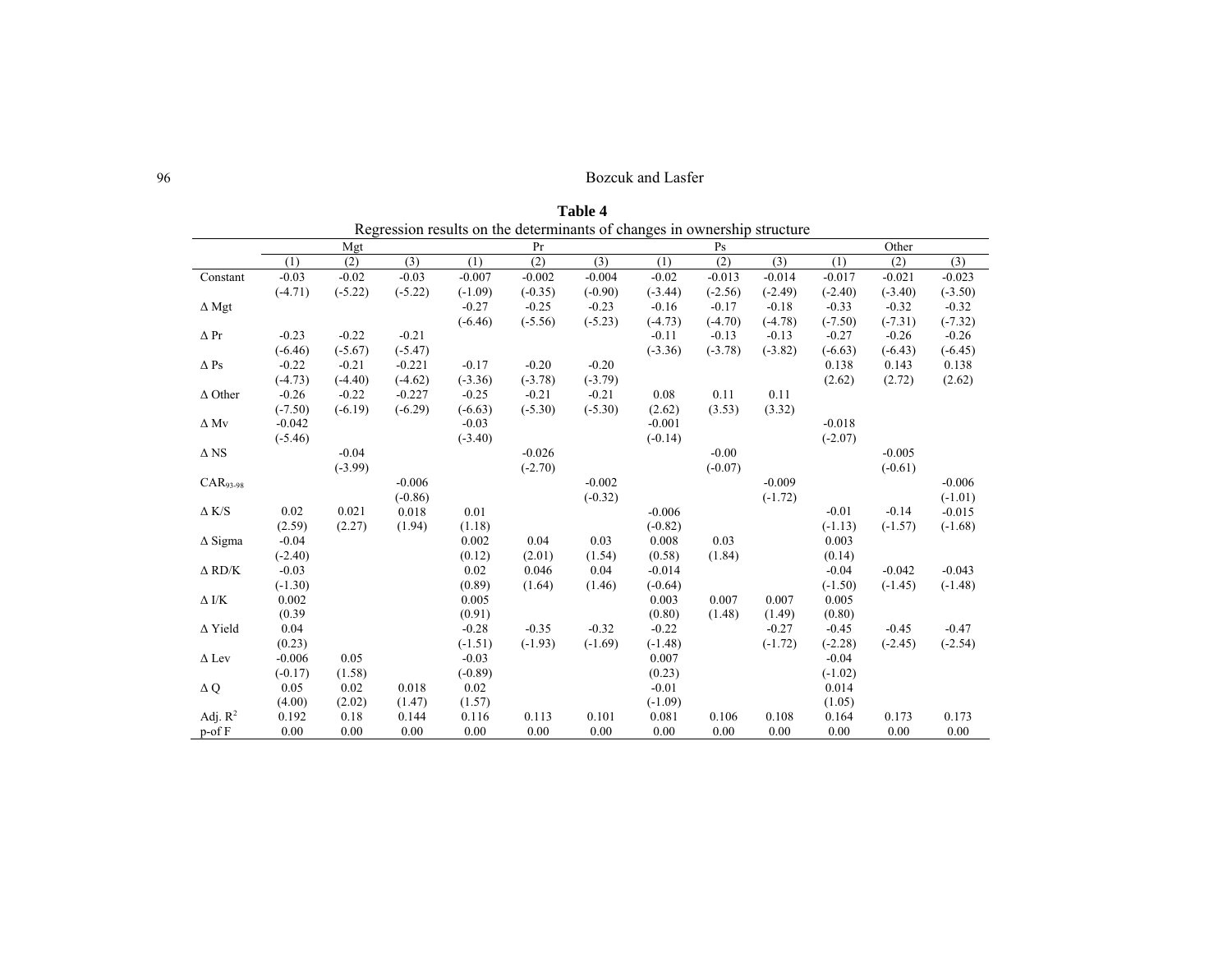### **D. Results Based on Alternative Proxy Variables**

In Table 1 we define the variables used in this study. However, since the literature does not offer a single measure of firm size, scope for discretionary spending, free cash flow, managerial risk aversion and firm value, we test the sensitivity of the reported results by using a number of alternative variables to proxy for the hypotheses.

In terms of size, when we use log of total assets or log of sales, the results are qualitatively similar to those reported above. For example, when we use change in total assets as a proxy for size in Table 4, we find a coefficient of  $-0.03$  ( $t = -3.30$ ) in the change of managerial ownership equation,  $-0.02$  ( $t = -2.18$ ) in the change of pressureresistant equation,  $0.001$  ( $t = 0.18$ ) in the change of pressure-sensitive equation and – 0.022  $(t = -2.21)$  in the change of the holdings of *Other* investors equation. Similar results are obtained using change in sales. We have also tested for robustness of the results in Table 5 by using change in beta as a measure of risk. We find a coefficient of  $-0.03$  ( $t = -2.12$ ) in the managerial ownership equation, 0.00 ( $t = 0.03$ ) in the pressureresistant equation,  $0.02$  ( $t = 1.73$ ) in the change of pressure-sensitive equation and – 0.05 ( $t = -2.86$ ) in the change of the holdings of *Other* investors equation.

### **V. CONCLUSIONS**

In this paper we show that the ownership structure of our sample companies has changed significantly in the last decade. We show that the median managerial ownership has decreased from 6.7 per cent to 3.6 per cent, 9.2 per cent to 7.8 per cent for pressure-resistant investors, 7.3 per cent to 6.2 per cent for pressure-sensitive investors and from 5.1 per cent to 4.2 per cent for the remaining shareholders. We then explain the rationale behind this change. We find that the fundamental determinants of ownership structure have not changed. In both 1993 and 1998 periods, ownership structure can be explained by proxy variables that measure size, scope for discretionary spending and risk aversion. We also find a negative relationship between the ownership variables themselves, where, for example, companies with high pressure-resistant investors have low managerial ownership. The results suggest that companies adopt an optimal ownership structure that minimises agency conflict.

### **ENDNOTES**

- 1. Other possibilities include; for example, making share options a bigger part of total remuneration and structuring the board in such a way as to make it able to monitor managers.
- 2. Extel Financial (Extel Cards) provides only the shareholding information for the current year. We were not able to extend our analysis using company accounts because only few companies disclose the information on shareholding by category of shareholders. Due to our large sample size, other options such as the use of the Jordan ownership database and of the company share registers were not feasible because the data is not in machine-readable form. Other databases such as the Crawford's Directory of City Connections provide shareholding above 5 per cent, while our analysis is based on 3 per cent threshold.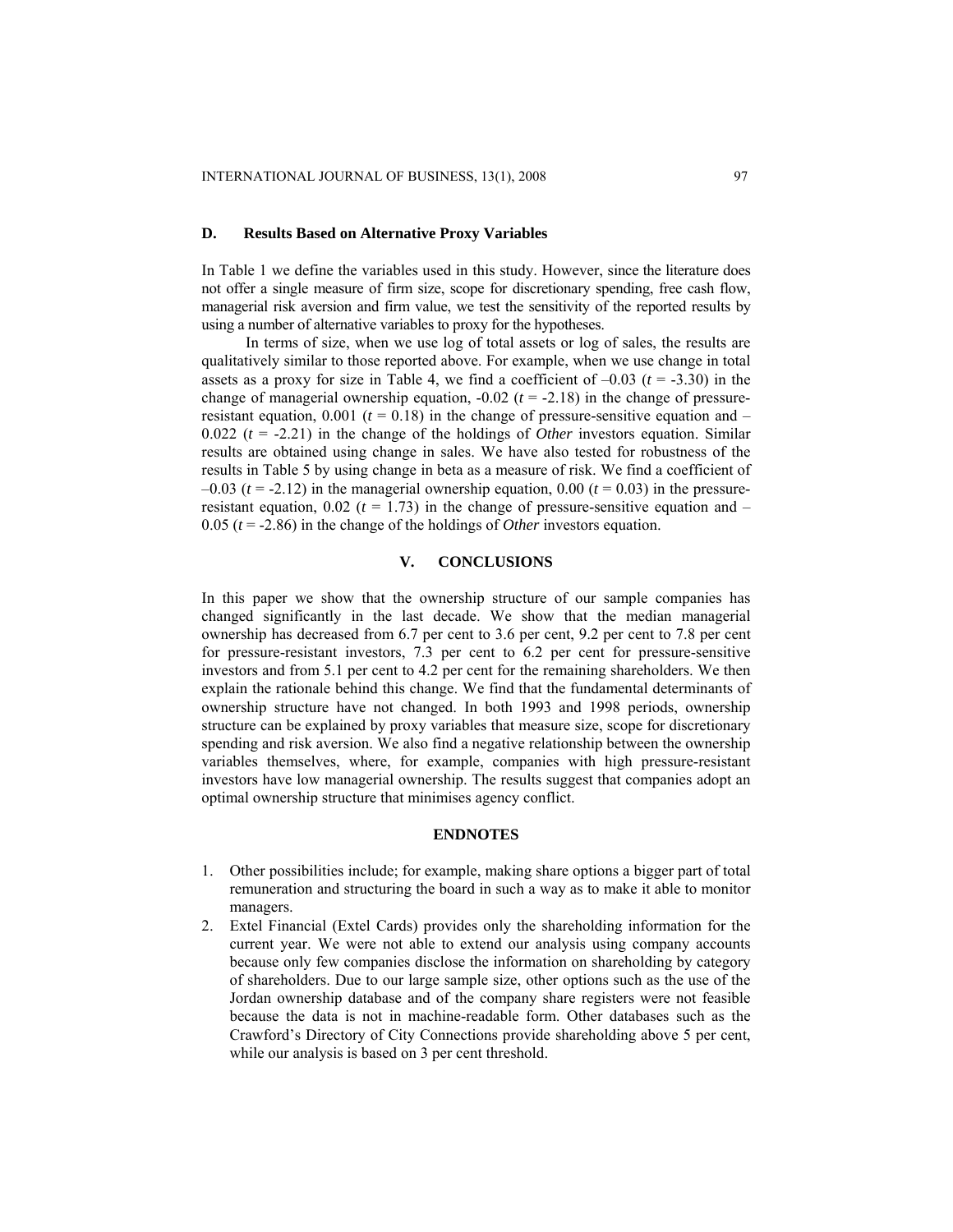- 3. When the identity of the shareholder is not disclosed, the database reports the ownership under "nominee" holdings. We have also analysed the reported "nominee" holdings and allocate these, where possible, to the ultimate shareholder. When the disaggregated data is not available, we left the holdings under "nominees".
- 4. In this study, we define ownership as a shareholder, other than directors, that individually holds at least 3% of a company's ordinary shares. This level is set by disclosure rules (Company Act 1995, Sections 198 and 199). The threshold was 5 per cent from 1985 to 1989.
- 5. We use all 2100 UK quoted companies. We find that the average (median) market value of equity in 1998 of £752m ( $£43m$ ) with a minimum of  $£0.044m$  and a maximum of £144bn. For the FTSE 100 companies, the average (median) market value of equity is £11,946m (£5,623m) with a minimum of £204m and a maximum of £144bn. The respective values in 1993 are: £399m (£43) with a minimum of 0 and a maximum of £36bn for the 1980 quoted UK companies and £5.4bn (£3.05bn) with a minimum of £90m and a maximum of £36bn for the FTSE 100 companies. This suggests that our sample is representative and it is not tilted towards small or large companies.

### **REFERENCES**

- Admati, A.R., P. Pfleiderer, and J. Zechner, 1994, "Large Shareholder Activism, Risk Sharing and Financial Market Equilibrium," *Journal of Political Economy,* 102, 1097-1130.
- Agrawal, A., and C. R. Knoeber, 1996, "Firm Performance and Mechanisms to Control Agency Problems between Managers and Shareholders," *Journal of Financial and Quantitative Analysis,* 31: 3, 377-97.
- Brickley, J.A., R.C. Lease, and C.W. Smith Jr., 1988, "Ownership Structure and Voting on Anti-Takeover Amendments," *Journal of Financial Economics,* 20, 267-291.
- Brickley, J.A., R.C. Lease, and C.W. Smith, Jr., 1994, "Corporate Voting: Evidence from Charter Amendment Proposals," *Journal of Corporate Finance* 1, 5-30
- Cadbury, A., 1992, *Report of the Committee on the Financial Aspects of Corporate Governance*, London: Gee.
- Charkham, J., 1995, *Keeping Good Company: A Study of Corporate Governance in Five Countries*, Oxford: Oxford University Press.
- Del Guercio, D., and J. Hawkins, 1999, "The Motivation and Impact of Pension Fund Activism," *Journal of Financial Economics*, 52, 293-340.
- Demsetz, H., and K. Lehn, 1985, "The Structure of Corporate Ownership: Causes and Consequences," *Journal of Political Economy,* 93: 6, 1155-77.
- Diamond, D.W., 1984, "Financial Intermediation and Delegated Monitoring," *Review of Economic Studies,* 51, 393-414
- Faccio, M., and M.A. Lasfer, 2000, "Occupational Pension Funds Monitoring: the UK Evidence," *Journal of Corporate Finance*, 6, 71-110.
- Fama, E.F., 1980, "Agency Problems and the Theory of the Firm," *Journal of Political Economy,* 88:2, 288-307.